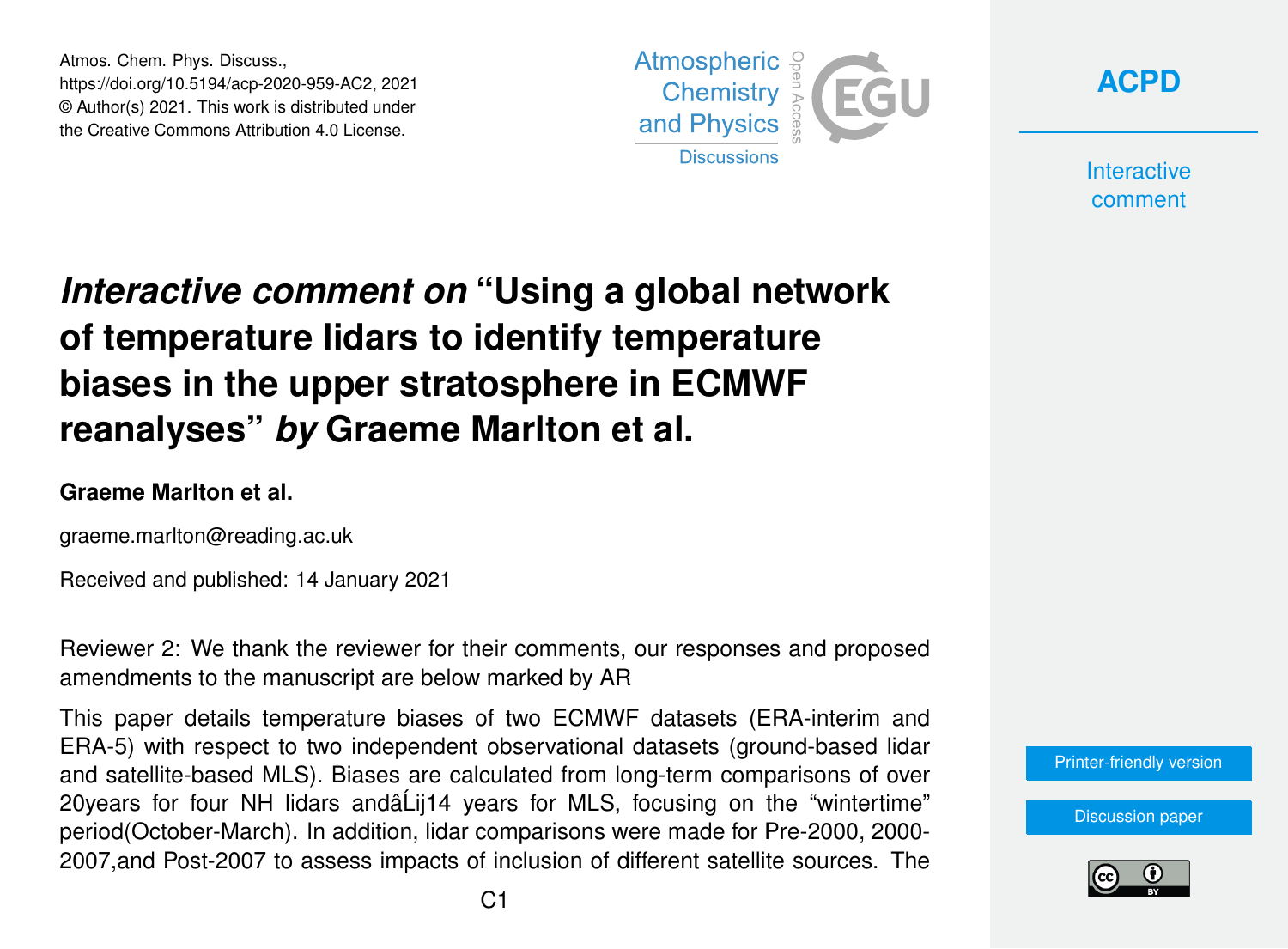results show a significant cold bias with respect to lidar in the upper stratosphere ofâ´Lij3-4K in ERA-interim and a warm bias above 3hPa, both of which are reduced in ERA. The paper is generally well-written, and the conclusions are sound. What is less satisfactory, at least to this reviewer, is the lack of analysis of how biases may vary with time over the reanalysis. The brief look at the three time periods is helpful, but it seems that there are interesting results to be "mined" in the datasets beyond the long-term means.

Specific Comments 1. The title may be a bit misleading. It says, "Using a global network of temperature lidars", but only a very limited set of lidars (4) is actually used. Can this be considered "global"?

AR: Global will be removed from the title

2. It would be very interesting to include time series of differences, in order to have closer look at the data. At a minimum, you could do plots at a few different pressure levels with a data-point for each year of the time series used (monthly means could also work, as in Figure 3 of Simmons et al. (2020)). This would make the paper more scientifically interesting, for example to see whether there are trends in the biases, or whether certain years showed much larger biases than others.

3. I am wondering why the time-averages are limited to the "winter" months (although technically this includes late fall to early spring). No explanation seems to be given why these months were chosen, except that "stratospheric variability increases in these months and we examine whether this variability is present within the reanalyses". Were similar biases not seen in the summer, or is there a reason not to look at the summer months?

4. It would be also interesting to analyze the seasonal variation in the biases by lumping together all years for each month. But maybe that is beyond the scope of this paper.

AR: The time averages were limited to winter months, initially to see if the heightened

#### **[ACPD](https://acp.copernicus.org/preprints/)**

**Interactive** comment

[Printer-friendly version](https://acp.copernicus.org/preprints/acp-2020-959/acp-2020-959-AC2-print.pdf)

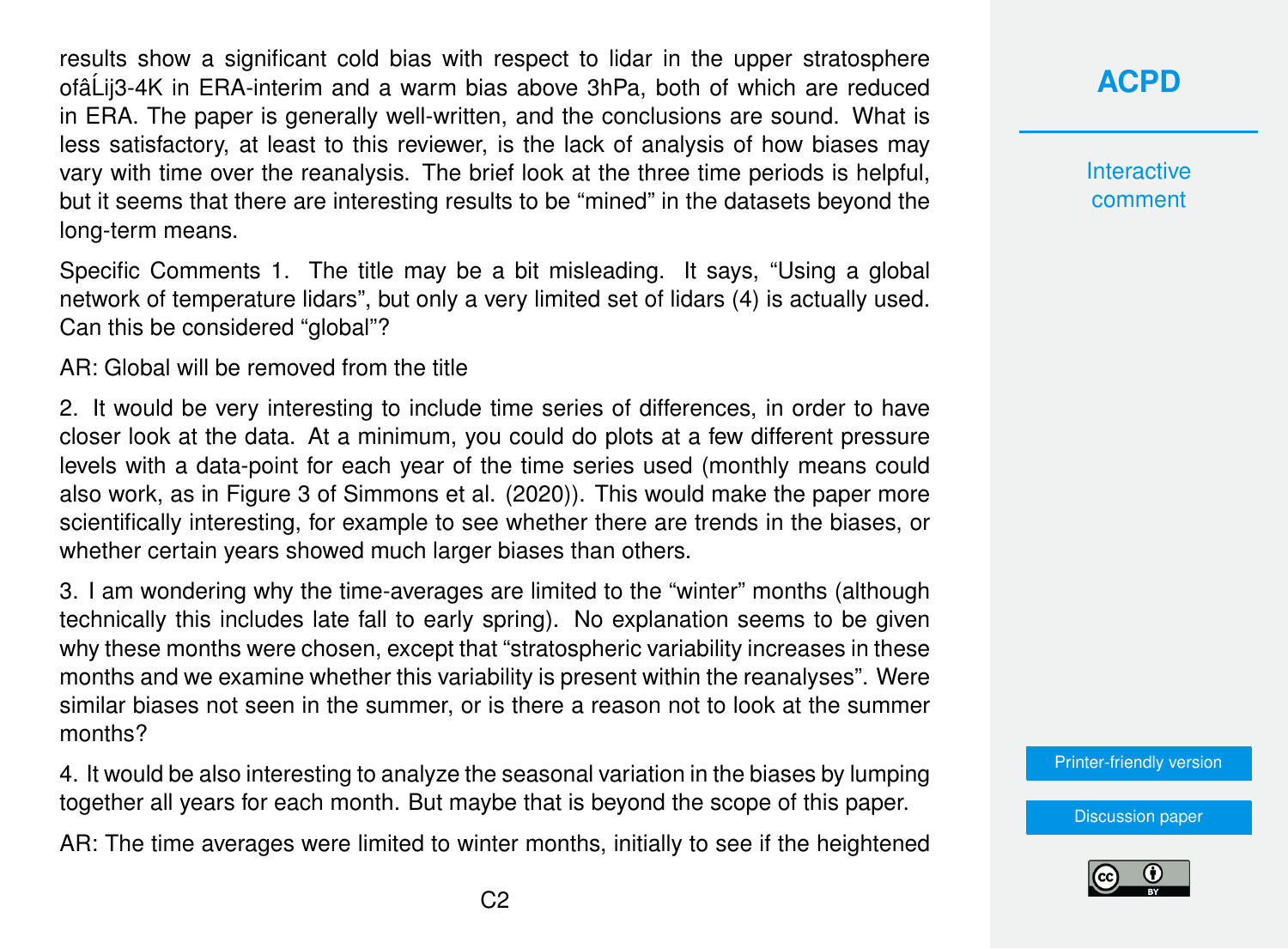stratospheric variability was represented. We realise this is a shortcoming and propose, to include an additional panel in figures 1,2,3 and 4 showing a contour plot of the temperature difference by month for each station as well as recomputing the mean difference for all months. Addressing point 2 we will then create a time series of temperature bias at a selection of pressure levels as suggested by the reviewer to replace figures 5 and 6

5. There is not any discussion about how background error covariances may be influencing the results, as in Simmons et al. (2020). Maybe this is beyond the scope of this paper, but some understanding of how the data assimilation assumptions are impacting the results could be useful. Particularly, could different assumptions on ERAinterim and ERA-5 help explain some of the differences, or are they mainly due to the different datasets assimilated?

AR: Given the differences between ERA-interim (Dee et al 2011) and ERA-5 (Hersbach et al 2020), there are differences in both the vertical and horizontal resolution, model physics, data assimilation and observation streams. All of which could potentially explain and contribute to the results seen here. However, it is hard to imply from our analysis a single dominant component.

6. Page 4: The discussions of errors on this page is a bit confusing. It is difficult to tell whether the quoted errors are systematic, random, or some combination (e.g., RMS). The discussion of MLS errors did a better job of specifying errors as precision and biases. AR: We will work on the lidar section to define the systematic and random errors more clearly.

7. One minor question about the GPSRO observations. Although you quote that they are available up to 40 km, the impact seems to reduce the bias from 3 hPa to 0.5 hPa. Much of this pressure range is generally above 40 km. Is the improvement above 40km due to the improvements lower down impacting the upper levels via hydrostatic balance? Or do the analysis increments have correlation lengths that extend above the

#### **[ACPD](https://acp.copernicus.org/preprints/)**

**Interactive** comment

[Printer-friendly version](https://acp.copernicus.org/preprints/acp-2020-959/acp-2020-959-AC2-print.pdf)

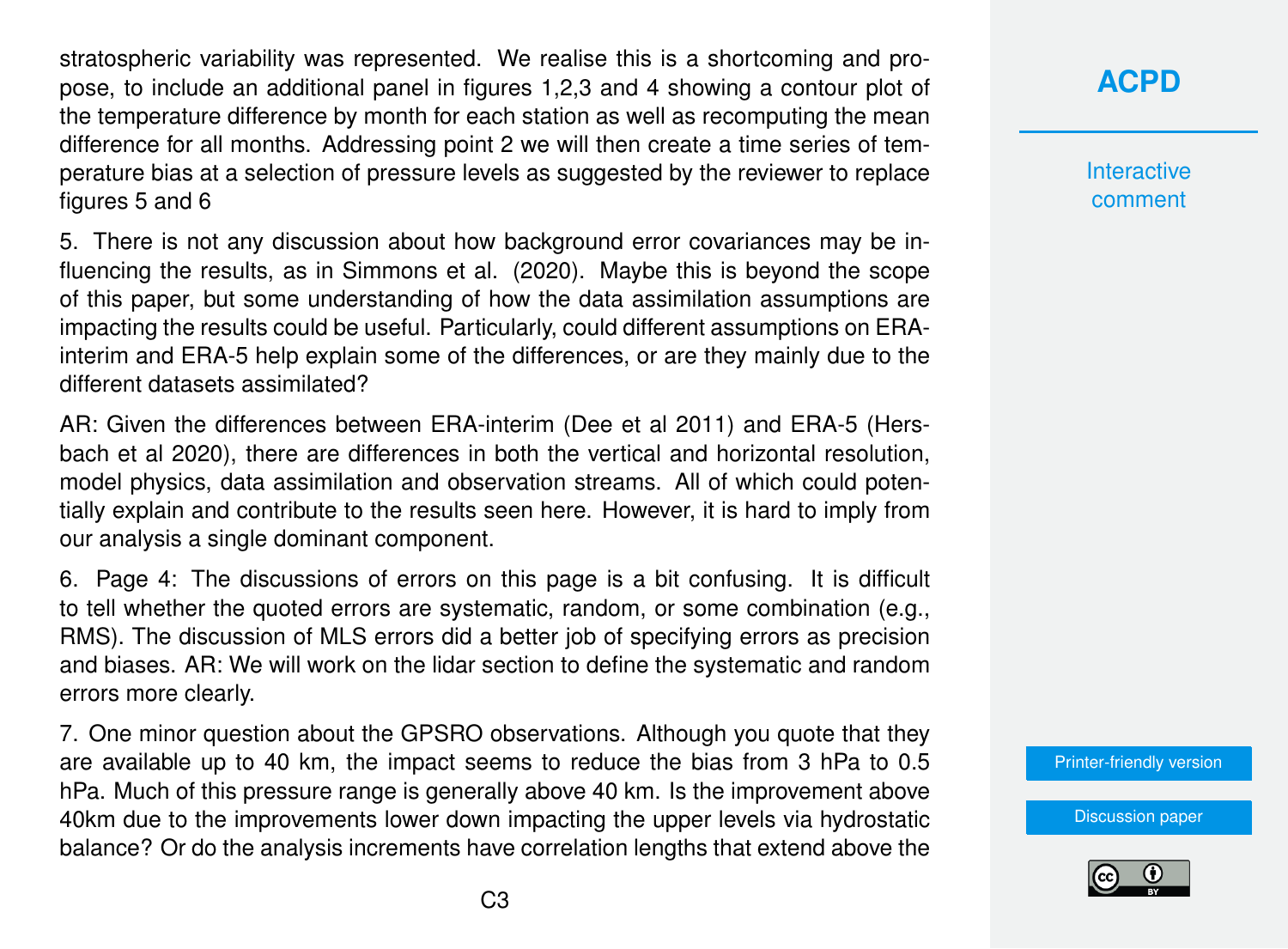observations? Some comment on this would be helpful.

AR: First a correction: the average assimilation height of GPS-RO is to 50 km within ERA5. In addition to this, the 50 km height is a tangent height and the bending angle is then integrated from the tangent point upwards to the model top so the introduction of GPSRO will have effects above 50 km (Healy 2008). In addition to this structure functions used in the data assimilation and the dynamics of the assimilating model used for ERA5 will influence the model levels surrounding it. This discussion will be added to the revised manuscript.

8. Page 5, Line 24: Could you also include the vertical range of these two reanalyses, both in model top and in what pressure range are the data made available? AR: ERA interim has a 60 model level range from ∼1000hPa to 0.3 hPa. ERA5 has 137 model levels and a pressure range ∼1000hPa to 0.02 hPa. However, the top 10 levels of ERA5 are not used to give similar vertical range to the comparisons with ERA-5, these values will be added to the manuscript

9. Page 5, Line 33: May want to mention which of the "more measurements" may have an important impact on this study. Also, what observations are you referring to with "improved bias correction techniques"

AR: Section 5 of Hersbach et al (2020) details the new and reprocessed data sets used in ERA-5 that were not present in ERA-interim. The revised manuscript will include a reference to this citation in section 2.3

10. Page 5, Line 34: What do you mean by "climate forcings"?

AR: Hersbach et al 2020. Section 6.1 describes CMIP5 radiative forcings. The revised manuscript will include this citation in section 2.3 as well as changing climate forcings to CMIP5 radiative forcings

11. Page 6, Line 19: Out of curiosity, it would be helpful to know how many profiles went into the means for each site, both for lidars and for MLS. Could these numbers be **Interactive** comment

[Printer-friendly version](https://acp.copernicus.org/preprints/acp-2020-959/acp-2020-959-AC2-print.pdf)

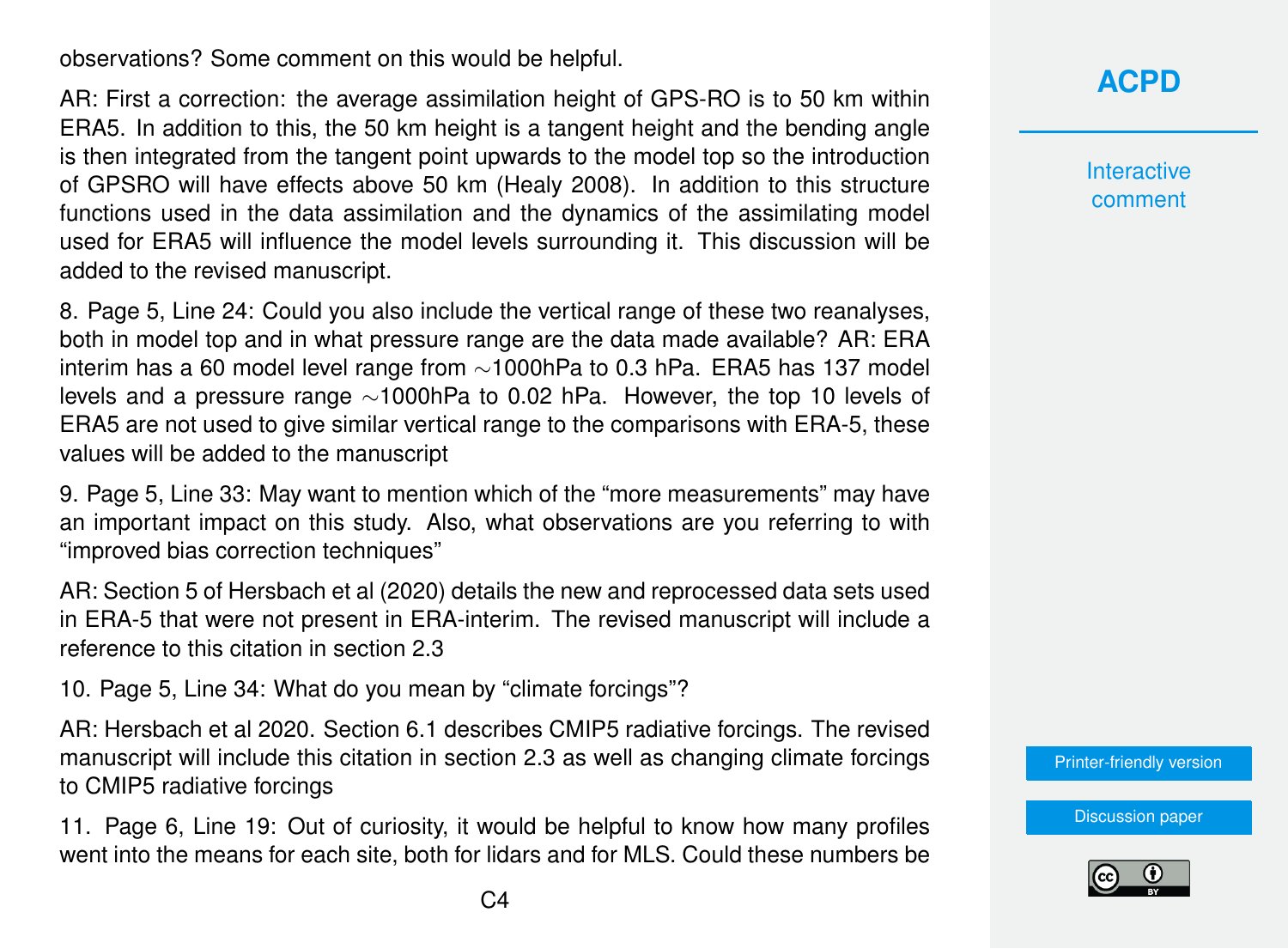included in each panel, or in the table?

AR: Profile counts will be added to table 1 in the revised manuscript.

12. Page 6, Line 26: Regarding the warm bias in ERA-Interim above 3 hPa, it would be useful to know whether the mean ERA-Interim profiles ever "turn over" to indicate the stratopause. That is clearly seen in the lidar, and is also seen in both ERA-5 and MLS.But maybe poor resolution of ERA-Interim at these levels makes it unable to capture the stratopause very well. If that is the case, then the large warm bias in ERA-Interim at high altitudes could simply be explained.

AR: Due to ERA-interim approaching the model top it would not be possible to show the stratopause overturn. We will add to this section remarks about the large warm bias being an artefact of approaching the model top.

13. Page 7, Line 33: You mention "uncertainties in the bias" as related to the increased width of the standard deviation. Maybe I don't understand how exactly you're calculating the standard deviation. Could you please provide some more detail? Is the smaller standard deviation for the lidar due to the longer time series used, which reduces the standard deviation of the mean?

AR: This will be reworded in the revised manuscript to say that the standard deviation in the temperature differences between MLS and ERA increase. This increase in standard deviation increases the uncertainty of what the bias is. Due to the large number of profiles for both datasets the profile count won't affect the standard deviation.

14. Page 7, Line 36: Is the oscillation with height in the MLS data associated with specific MLS retrieval levels?

AR: The oscillation here cannot solely be attributed to the MLS retrieval levels. Some Oscillatory effects have been seen in Wing et al 2018. Wing et al 2018 showed large oscillations in temperature difference between MLS and Lidar that spanned several retrieval levels. This may explain the larger oscillatory behaviour at the top of the

### **[ACPD](https://acp.copernicus.org/preprints/)**

**Interactive** comment

[Printer-friendly version](https://acp.copernicus.org/preprints/acp-2020-959/acp-2020-959-AC2-print.pdf)

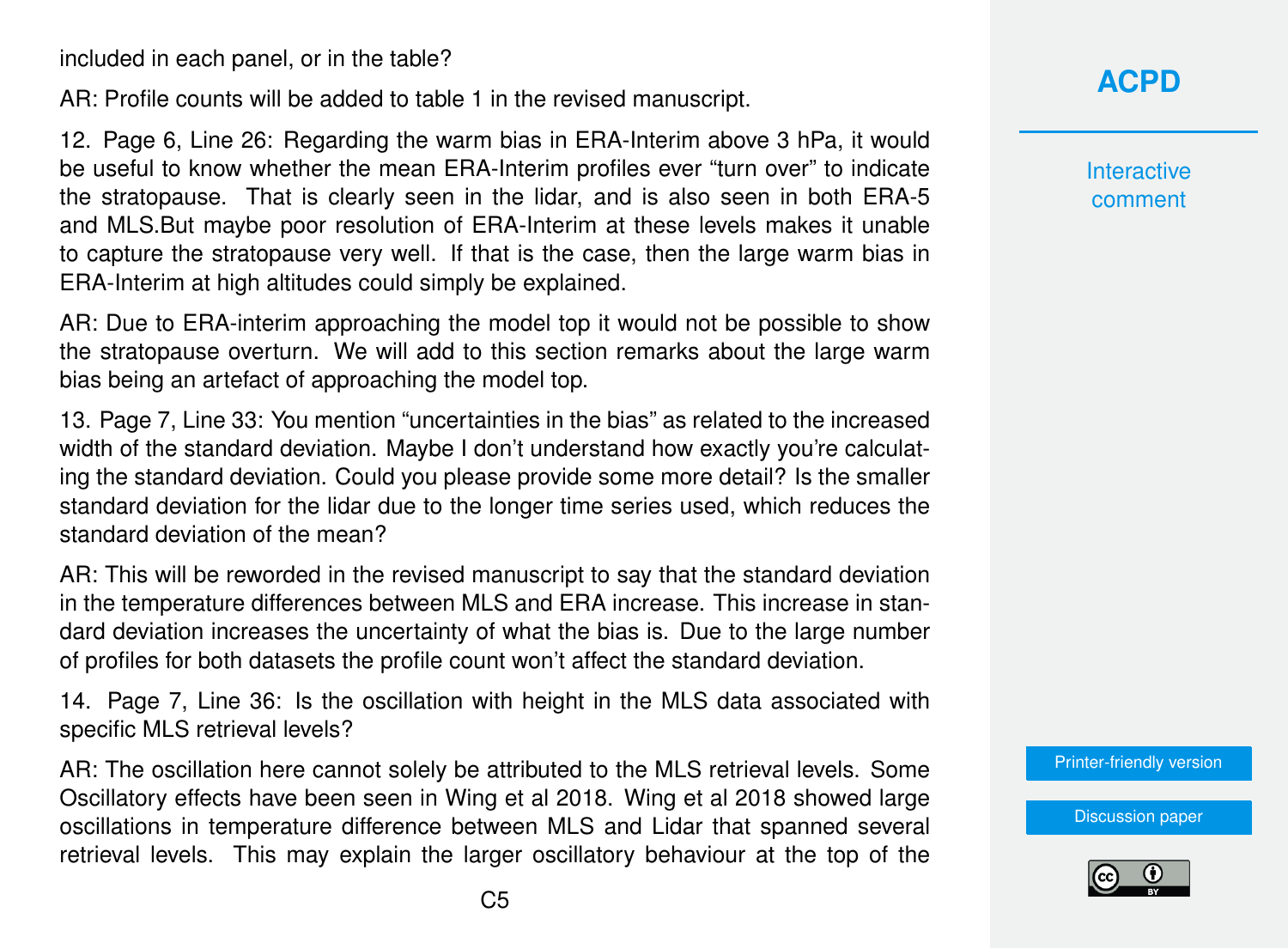profile in figure 4. The oscillations with smaller vertical length scale with variability less than 1 K at lower altitudes falls within the quoted precision for that height range shown discussed in section 2.2. We will include this discussion in our revised manuscript

15. Page 8, Line 34: You say the profiles aren't affected significantly, but there are clearly some noticeable changes.

AR: This plot will be replaced with a temperature time series at several pressure levels for each site

16. The vertical profiles of differences are a bit confusing, particularly with respect to the placement of the model levels. I'm assuming there is a solid black line with red dots overlaid only at levels where the differences are significant. Are there also black dots at levels were differences are not significant? It is difficult to distinguish these two cases from the plots. Maybe removing the black line would help, just showing dots at each level, or making the black line thin so the black dots are more easily visible. As itis, it looks like there are large regions of insignificant differences in some of the plots, where that probably isn't the case

AR: Red dots were placed at levels where there was a significant difference. However, as the reviewer points out it is hard to distinguish the model levels where there is not a significant difference. In the revised manuscript we will change the plotting to better show the model levels and the significance of the temperature difference.

17. It was difficult to distinguish the colors in Figures 5 and 6, particularly which of the shaded regions corresponds to green and which to cyan. The overlapping of theshadings may be part of the confusion. Maybe an additional key for the shading would be helpful. Alternately, one could use thin lines with the same colors as the thick lines to indicate the boundaries.

AR: This plot will be replaced with a time series plot of the differences at several pressure levels in the revised manuscript

**[ACPD](https://acp.copernicus.org/preprints/)**

**Interactive** comment

[Printer-friendly version](https://acp.copernicus.org/preprints/acp-2020-959/acp-2020-959-AC2-print.pdf)

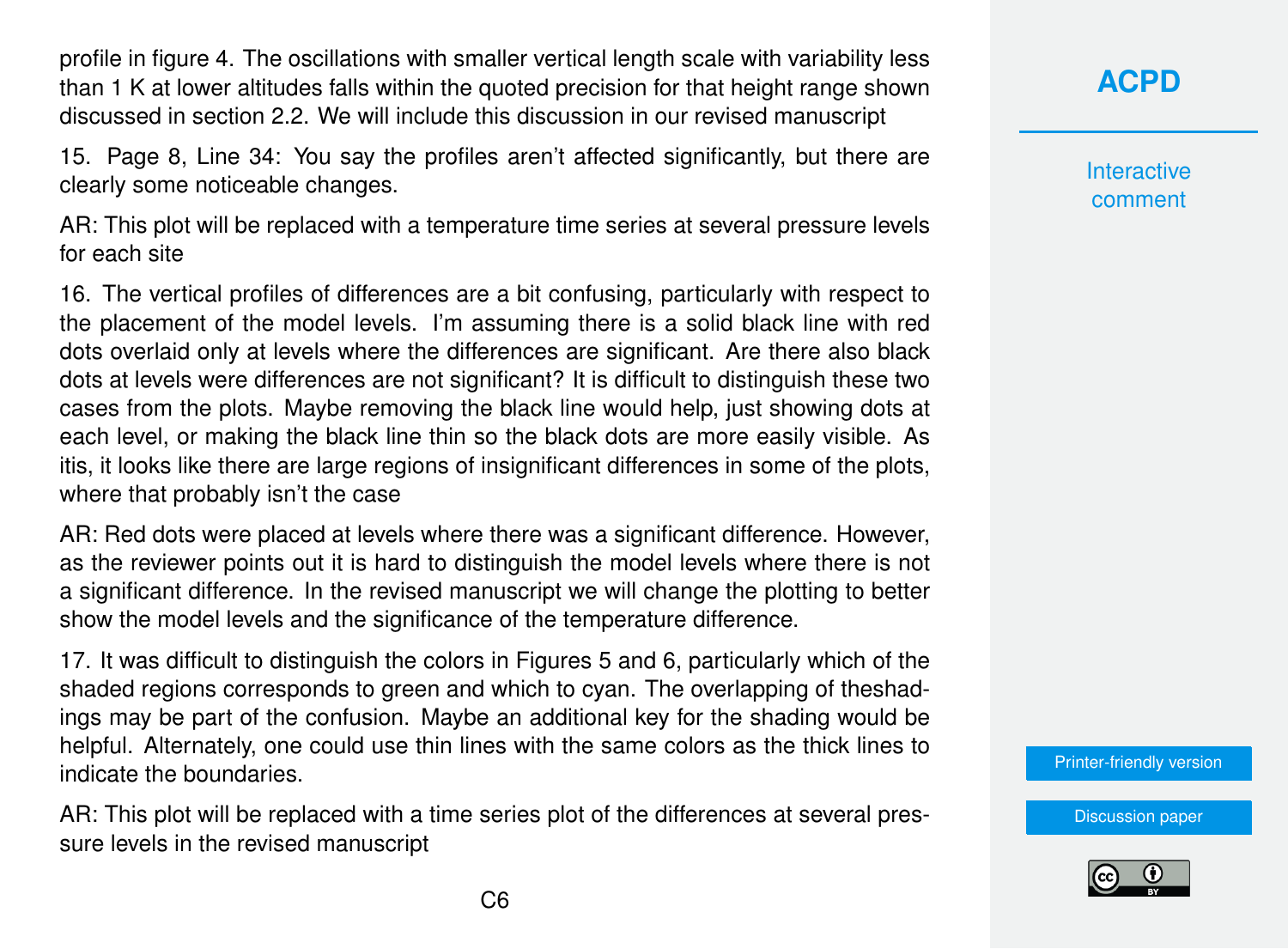Technical Corrections 1. Page 2, Line 3: May want to define middle atmosphere

2. Page 2, Line 8: typo "ReAnalaysis", also "Center" should be "Center" for NCAR.

- 3. Page 2, Line 12: may want to capitalize Earth to be consistent with a later reference.
- 4. Page 2, Line 17: comma after "data" should be a period.

5. Page 2, Line 19: May want to define upper atmosphere to distinguish from middle atmosphere.

- 6. Page 6, Line 16: Remove hyphen in "co-ordinate"
- 7. Page 6, Line 36: capitalize "Mountain Observatory"
- 8. Page 7, Line 8: May want to reword "Simmons et al. (2020)'s"
- 9. Page 7, line 24: Capitalize "Mountain"

10. Page 7, Line 31: Table Mountain Observatory is referenced as panel (g), but it ispanel (h) in Figure 4.

- 11. Page 8, Line 34: "does not seem to [be] affected"
- 12. Page 9, Line 9: Hyphen after "differences" seems misplaced.
- 13. Page 12: Line 12: Capitalize "Observatory"
- 14. Figure 6. Should "table mountain" be capitalized?
- 15. Page 11, Line 32: Need more details on this reference (e.g., URL).
- 16. Page 11, Line 35: Missing source of this reference.
- 17. Page 12, Line 23: The Kuo reference has no journal indicated.
- AR: These will be addressed in the revised manuscript

References

## **[ACPD](https://acp.copernicus.org/preprints/)**

**Interactive** comment

[Printer-friendly version](https://acp.copernicus.org/preprints/acp-2020-959/acp-2020-959-AC2-print.pdf)